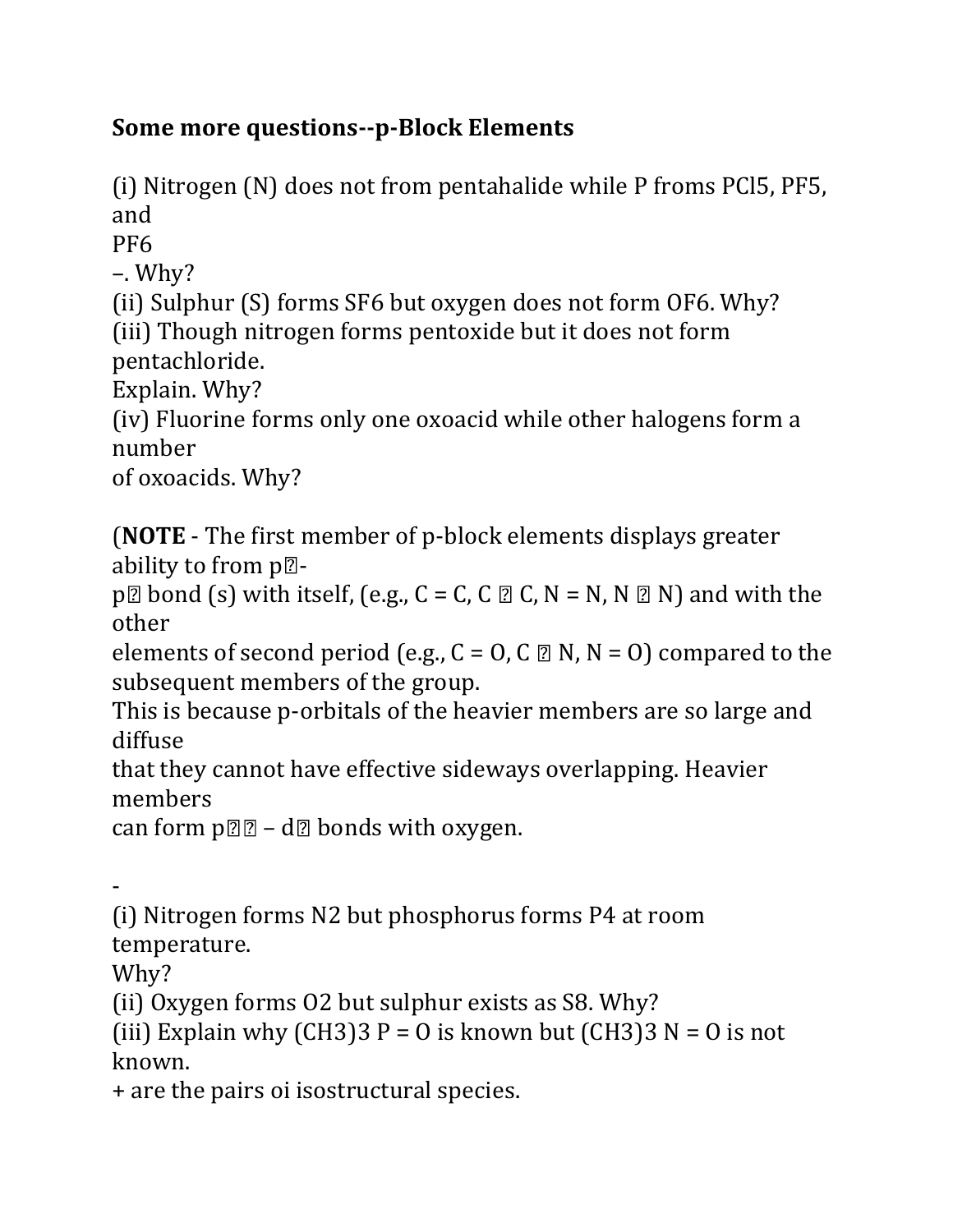**Note Inert pair effect :** Due to poor shielding effect of intervening d and/ or

f–electrons, the effective nuclear charge is increased. This increased nuclear

charge holds the ns2 electrons of heavier elements to participate in bonding and

the tendency of ns2 electrons to take part in bonding is more and more restricted

down the group. Consequently, more stable lower oxidation state which is two

units less than higher oxidation state becomes more and more stable than the

higher oxidation state. For example, following questions can be exptalend with

the help of inert pair effect.

(a) For N and P,  $+$  5 oxidation state is more stable than  $+$  3 oxidation state but for Bi, + 3 oxidation state is more stable than + 5. Explain why?

(b) NaBiO3 is a strong oxidising agent. Why?

(**Hint :** Bi(v) is least stable O.S.).

(c) In group 16 stability of + 6 oxidiation state decreases and the stability

of + 4 oxidation increases down the group. Why?

(d) SO2 acts as reducing agent. Explain why?

(e) Why is BrO– is a stronger oxidising agent than ClO– 4 ?

[**Hint :** It is because + 7 oxidation state in less stable in BrO4 – due

to which Br – O bond becomes weaker.]

(f) BiCl5 is highly unstable.

(g) The stability of highest oxidation state of 4p element is less than those of 3p and 5p elements of the same group?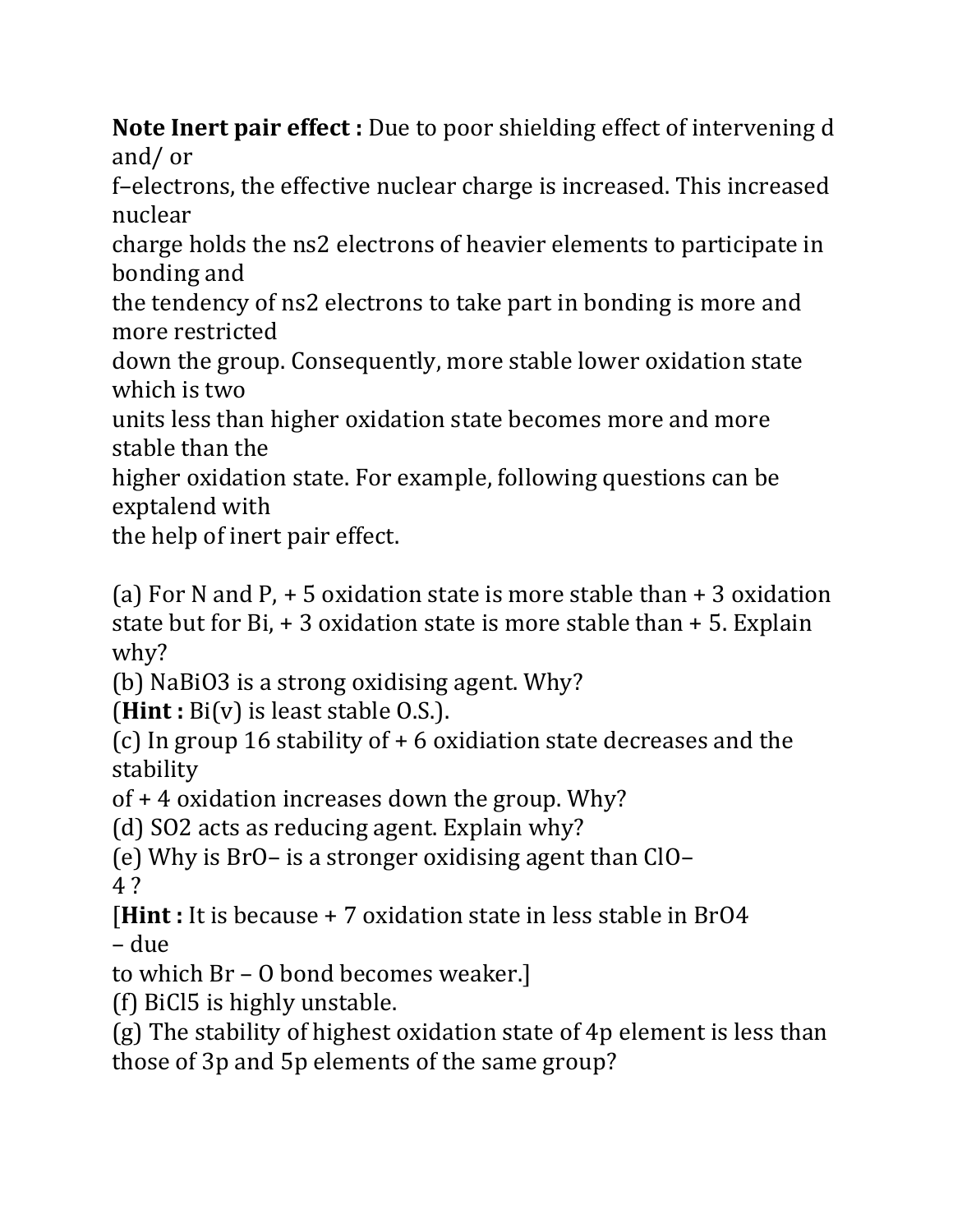Increasing order of melting point and boiling point of hybrides is as given below :

PH3 < AsH3 < SbH3 < NH3 ; Melting point

PH3 < AsH3 < NH3 < SbH3 ; Boiling point

H2S < H2Se < H2Te < H2O ; Melting point and Boiling point

HCl < HBr < HI < HF ; Boiling point

HCl < HBr < HF < HI ; Melting point

#### **Thermal stability, reducing power and acid strength of hydrides** depend

upon bond dissociation enthalpy of  $E - H$  bond  $(E = \text{group } 15, \text{group } 15)$ 16, and

group 17 element). Due to the increase in size down the group, bond dissociation

enthalpy of E - H bond decreases. Consequently, thermal stability, reducing

power and acid strength of hydrides increases down the group.

The following questions can be explained using the above concepts. Explain why :

(i) NH3 has higher boiling point than PH3.

(ii) H2O is liquid and H2S is gas or H2S is more volatile than H2O.

(iii) HE is weaker acid than HCl.

(iv) Among hydrogen halides, HI is the strongest reducing agent.

(v) H2Te is more acidic than H2S.

(vi) NH3 is mild oxireducing agent while BiH3 is the strongest reducing agent

among the group-15 hydrides.

(vii) H2S is weaker reducing agent than H2Te.

#### **Basic nature of hydrides EH3 of group 15 elements**

All the hydrides EH3 has one lone pair of electron. In ammonia the lone pair of

electron is present in, sp3 hybrid orbital of the N-atom. The sp3 hybrid orbital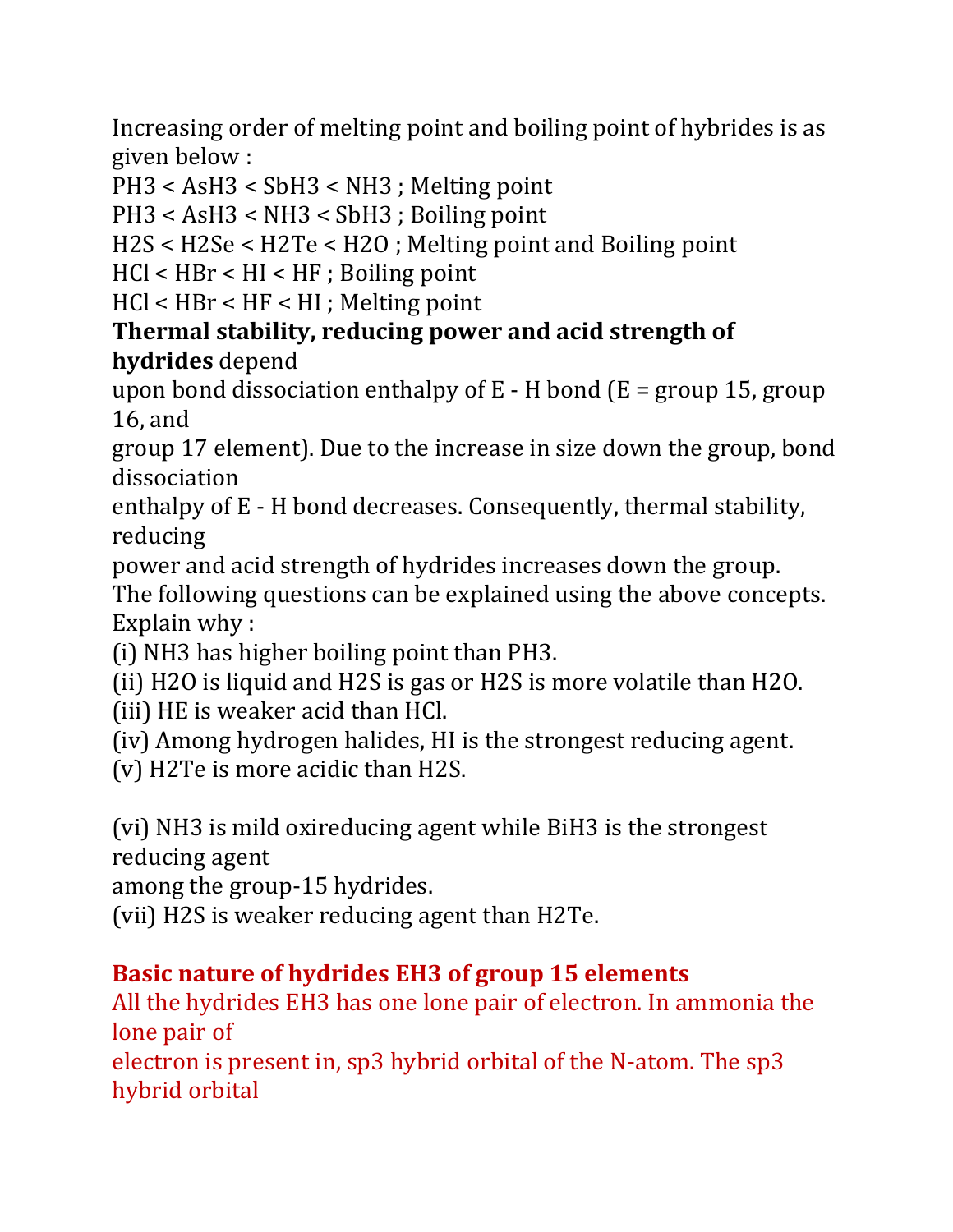is directional and further N is more electronegtive than H, the bond pair of

N - H is shifted towards N atom which further increases the electron density on

N atom. In PH3, the lone pair of electron is present in large and more diffuse

3s orbital which is non-directional. As a result PH3 is less basic than NH3 and

basic character decreases down the group. NH3 donates electron pair more

readily than PH3. (SiH3)3N has less Lewis basic nature than that of (CH3)3N

because lone pair of electrons in p - orbital of N atom in (SiH3)3N is transferred

to the vacant d - orbital of Si atom forming  $d\mathbb{Z}$  –  $p\mathbb{Z}$  fond. **COVALENT/IONIC CHARACTER OF HALIDES**

Pentahalides are more covalent than trihalides since the element (E) in higher

oridation state  $(+ 5)$  has more polarising power than element  $(E)$  in lower oxidation

state (+ 3) in trihalides, Similarly SnCl4, PbCl4, SbCl5 and UF6 are more covalent

than SnCl2, PbCl2, SbCl3 and UF4 respectively.

Following questions can be explained by using this concept. Explain why :

(i) SnCl2 has more b.p. than SnCl4.

(ii) SbCl5 is more covalent than SbCl3.

(iii) PCl5 has lower boiling point than that of PCl3.

#### **Oxoacids of N, P and halogens :**

Strength of oxoacid depends upon the polarity of O–H bond which in turn,

depends on the electron with drawing power (or electronegativity) of the element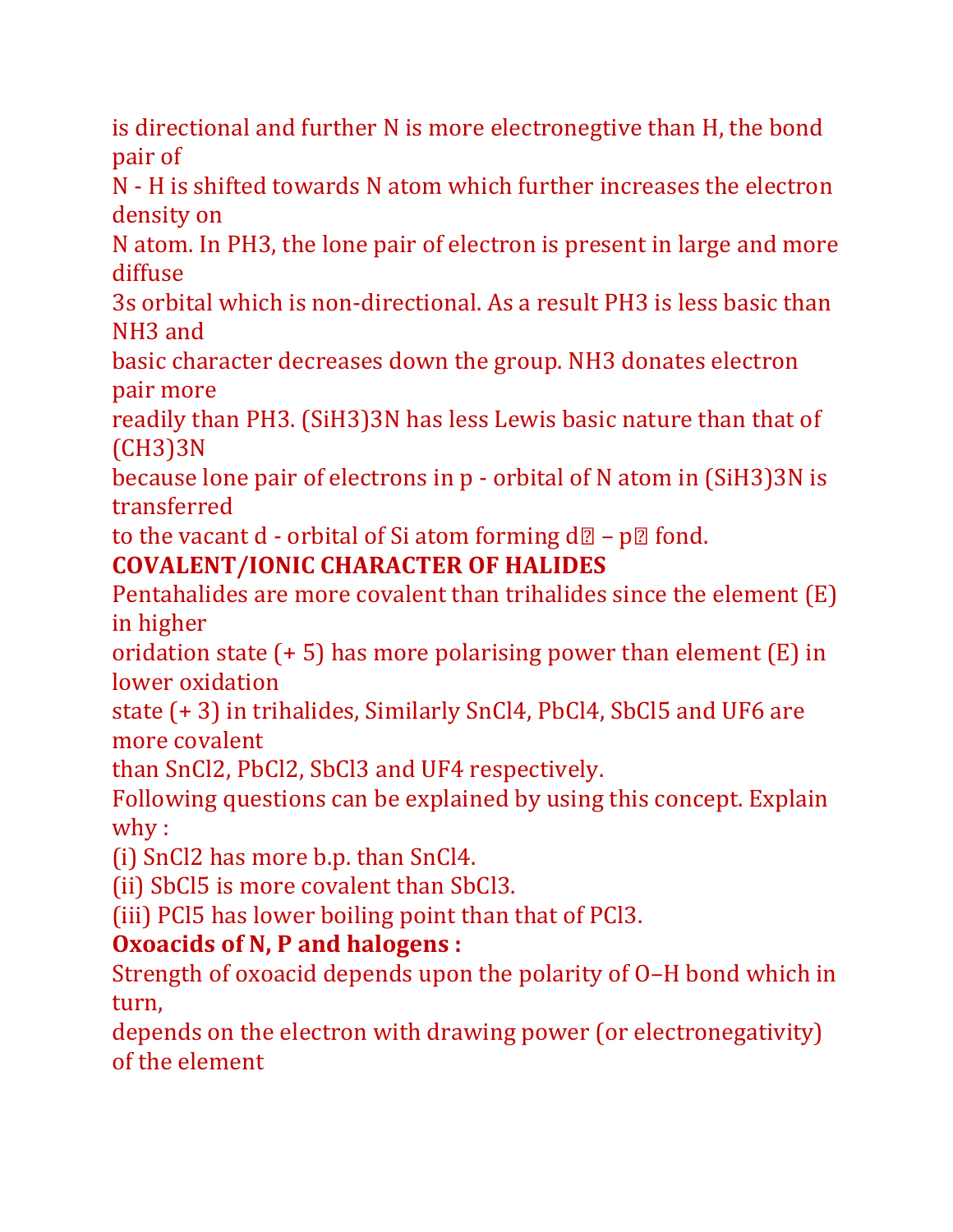E. Strength of oxoacids increase if the number of oxygen atom bonded with E increases.

#### **VSA QUESTIONS (1 - MARK QUESTIONS)**

1. In group 15 elements, there is considerable increase in covalent radius

from N to P but small increase from As to Bi. Why?

[**Hint :** Due to completely filled d- and / or f-orbitals in As, Sb and Bi.

2. The tendency to exhibit – 3 oxidation state, decreases down the group in

group 15 elements. Explain.

[**Hint :** Due to increase in size and decrease in electronegativity down the

groups].

3. Maximum covalence of Nitrogen is '4' but the heavier elements of group

15 show covalence greater than '4'. Why?

4. Nitrogen exists as a diatomic molecule with a triple bond between the two

atoms, whereas the heavier elements of the group do not exist as E2 at

room temperature. Assign a reason.

 $[Hint: p \mathbb{Z} - p \mathbb{Z}$  multiple bonds are formed by N due to its small size.]

5. The ionization enthalpies of group 15 elements are higher than those of

corresponding members of group 14 and 16 elements. Assign the reason.

6. The boiling point of PH3 is lesser than NH3. Why?

7. NO2 dimerises to form N2O4. Why?

[**Hint :** Due to presence of odd electron on N]

8. Draw the structure of N2O5 molecule.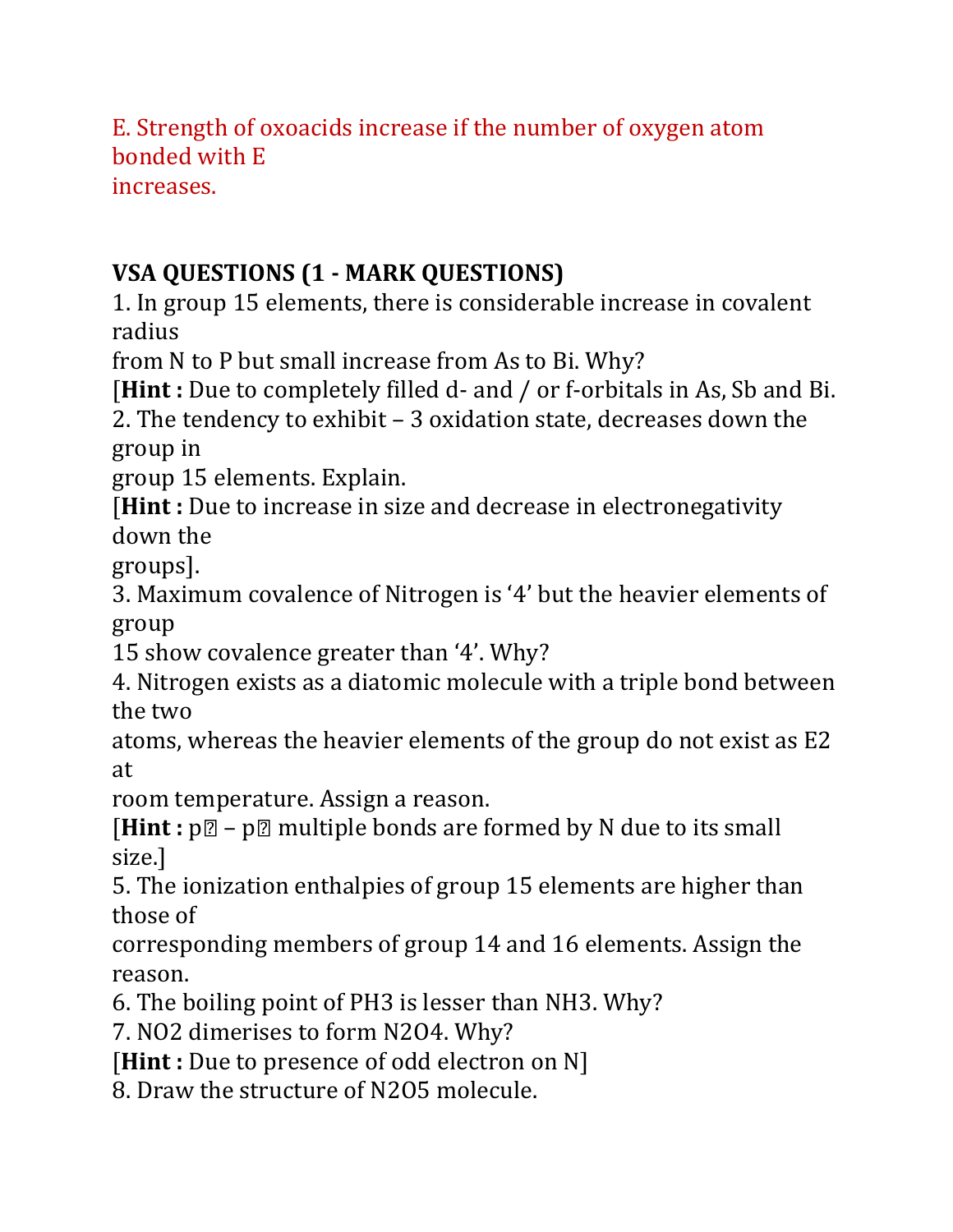9. How does ammonia solution react with Ag+ (aq)? Write the balanced

chemical equation.

10. Why does NH3 forms intermolecular hydrogen bonds whereas PH3 does

not?

[**Hint :** Due to strong electronegativity, small size of Nitrogen atom and

presence of lone pair of electrons on N atom]

11. Write disproportionation reaction of H3PO3?

12. How does NH3 acts as a complexing agent?

[**Hint :** Metal hydroxides are dissolved in excess of NH4OH.

Ammonia acts

as a Lewis base].

13. Why HF is the weakest acid and HI is the strongest.

**Hint** :  $Ka : (HF) = 7 \times 10-4$  (HI) = 7  $\times 1011$ 

Intermolecular H–bonds in H–F and high bond dissociation enthalpy of

H–F makes it weakest and weak bond in H–I makes it strogest.

14. Explain why halogens are strong oxidising agents.

[**Hint :** Ready acceptance of electron due to more negative eletron gain

enthalpy.]

15. Why is  $Bi(V)$  a stronger oxidant than  $Sb(V)$ ?

[**Hint :** +3 oxidation state is more stable than +5 oxidation state in Bi].

16. Why SF4 is easily hydrolysed, whereas *SF*6 is resistant to hydrolysis?

[**Hint :** Water molecule can not attack 'S' atom due to steric hinderance

and 'S' atom is also coordinately saturated in *SF*6 molecule.]

17. Bond dissociation enthalpy of F2 is less than that of Cl2. Why?

18. Write the reaction of PCl5 with heavy water.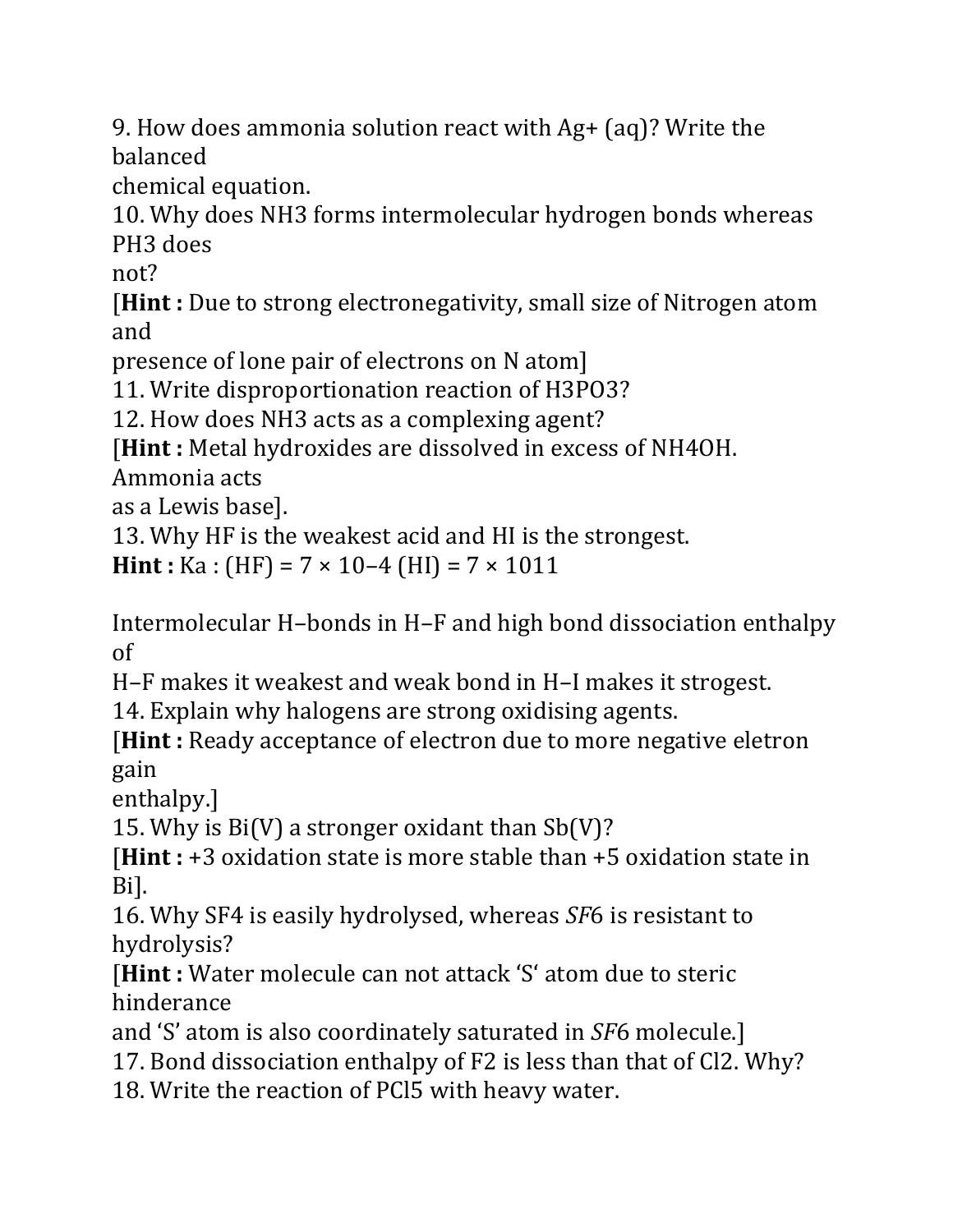[**Hint :** PCl5 + D2O POCl3 + 2DCl]

19. How many  $P - O - P$  bonds are there in cyclotrimetaphosphoric acid?

[**Hint :** 3 bonds]

20. In group 16, the stability of +6 oxidation state decreases and that  $of +4$ 

oxidation state increases down the group. Why?

[**Hint** : due to inert pair effect]

21. Why we can not prepare HBr by heating KBr with sulphuric acid. [**Hint :** As HBr readily reduces H2SO4 forming Br2]

24. Fluorine exhibit only –1 oxidation state whereas other halogens exhibit

+ve oxidation states also. Explain.

25. Arrange the following oxoacids of chlorine in increasing order of acidic

strength.

HOCl, HOClO, HOClO3, HOClO3

\*26. The majority of known noble gas compounds are those of Xenon. Why?

\*27. "Hypophosphorus acid is a good reducing agent." Justify with an example.

[**Hint :** 4AgNO3 + H3PO2 + 2H2O 4Ag + HNO3 + H3PO4.

\*28. Draw the structure of H4P2O7 and find out its basicity?

[**Hint**: Tetrabasic]

\*29. Arrange the following triatomic species in the order of increasing bond

angle. NO2, NO2

+, NO2

# –

[**Hint :**

NO2 has one non-bonding electron, NO2

– has two non-bonding electrons,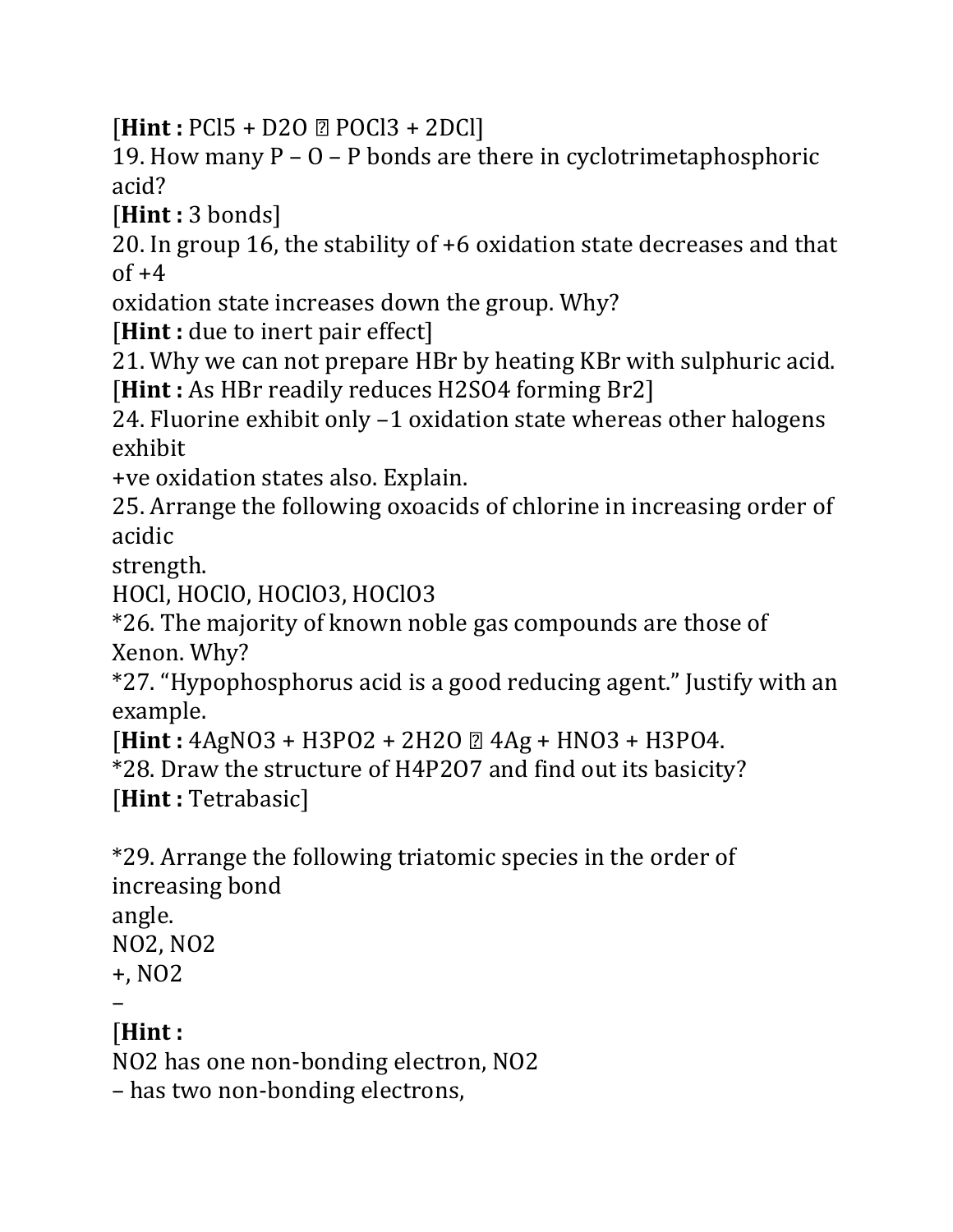NO2

+ has no non-bonding electron on N atom. Bond angle of NO +  $2$  is

maximum that of NO2

– minimum].

30. With what neutral molecule ClO– is isoelectronic?

31. Draw the structure of H2S2O8 and find the number of S–S bond if any.

32. What is cause of bleaching action of chlorine water? Explain it with chemical

equation?

[**Hint** : Formation of nascent oxygen]

\*33. Electron gain enthalpy of fluorine is more negative than that of chlorine.

[**Hint. :** Due to small size of F atom, there are strong interelectronic repulsions in the relatively smaller 2p orbitals of fluorine. So the incoming

electron does experience less attraction than in Cl]

\*34. Which one of the following is not oxidised by O3. State the reason.

Kl, FeSO4, K2MnO4, KMnO4

[**Hint. :** KMnO4 since Mn is showing maximum oxidation state of +7.]

# **SA (I) TYPE QUESTIONS (2 - MARK QUESTIONS)**

2. Why is red phosphorus denser and less chemically reactive than white

phosphorus?

3. Give chemical reaction in support of the statement that all the bonds in

PCl5 molecule are not equivalent.

[**Hint :** PCl5 + H2O POCl3 + 2HCl

4. Account for the following :

(a) XeF2 has linear structure and not a bent structure.

(b) Phosphorus show marked tendency for Catenation.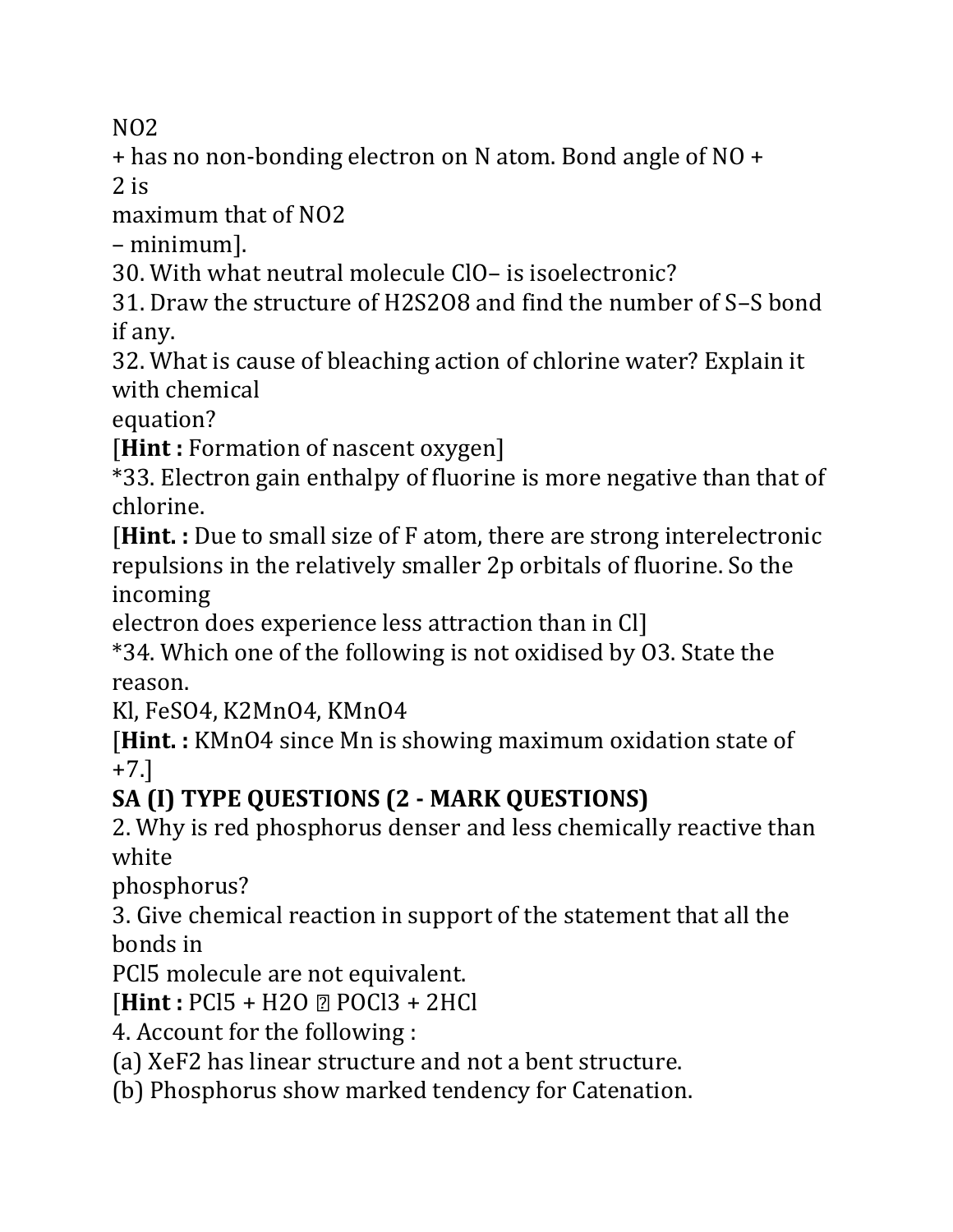5. Draw the structures of BrF3, XeOF4, XeO3 using VSEPR theory. 6. Write the conditions that favour the formation of ammonia gas along with

the reactions involved in Haber's Process

7. Write the chemical equations of the following reactions

(a) Glucose in heated with conc. H2SO4.

(b) Sodium nitrate is heated with conc. H2SO4.

#### **Complete the following reactions :**

```
8. (i) (NH4)2 Cr2O7
22heat22(ii) N4H Cl (aq) + NaNO2 (aq) 2229. (i) NH2CONH2 + H2O 222
(ii) FeCl3 (aq) + NH4OH \overline{222}10. (i) Ca3 P2 + H2 0 (l) 222
(ii) I2 + HNO3 (conc.) 222
11. (i) Ba(N3)2
22heat22(ii) 4H3PO3
22heat2212. (i) PH4I + KOH 
(ii) HgCl2 + PH3 222
13. (i) PCl3 + 3H2O 222
(ii) S + H2SO4 (conc.) 222
```

```
14. (i) Al2O3(s) + NaOH (aq) + H2O(l) 222
(ii) HCl + O2 2 CuCl 
15. (i) Ca(OH)2 + Cl2 222
(ii) XeF4 + H2O 
16. (i) Na2SO3 + Cl2 + H2O 222
(ii) NaHCO3 + HCl 22217. (i) XeF6 + H2O Complete
hydrolysis 22222
(ii) XeF6 + H2O Partial
```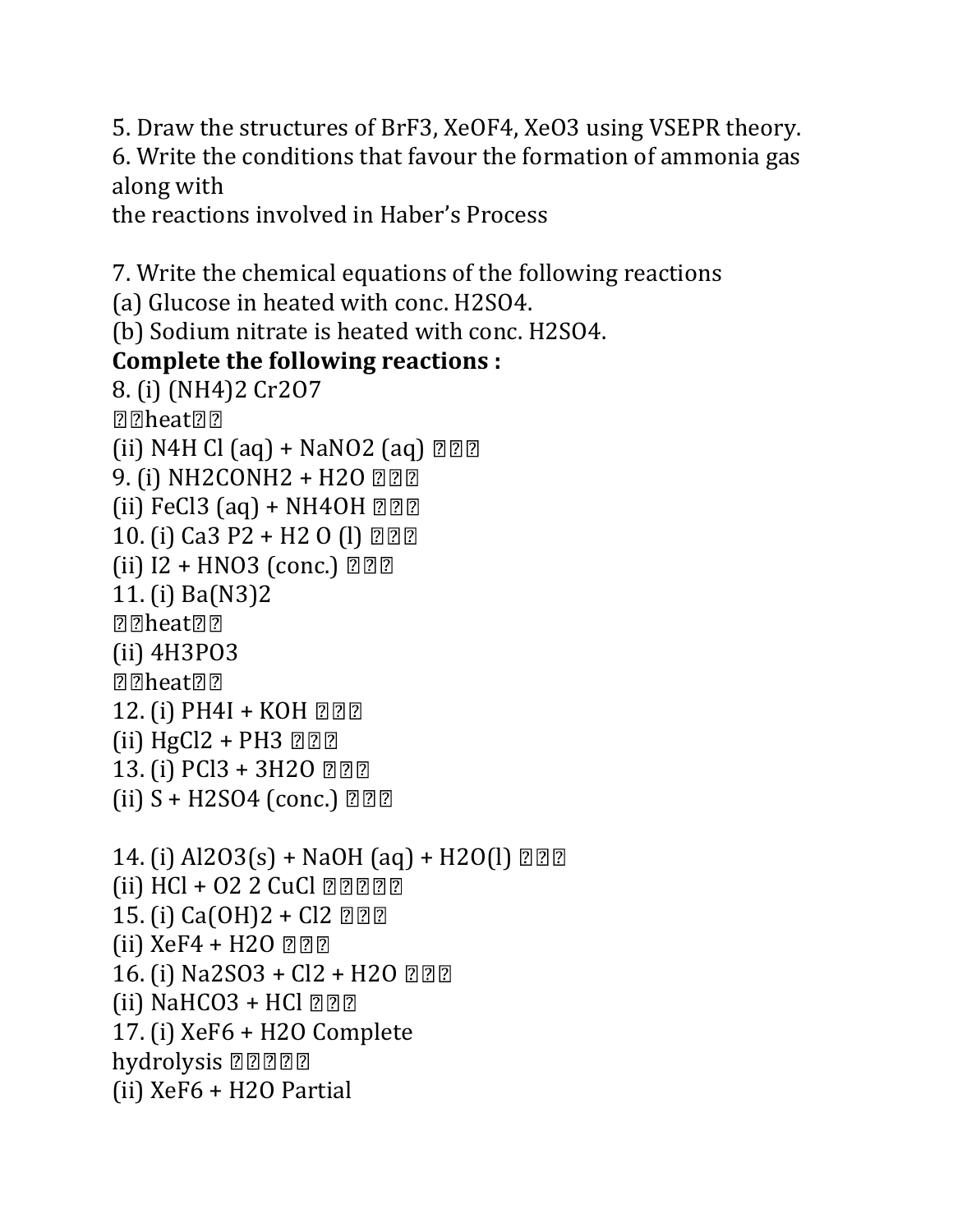```
hydrolysis 22222
18. (i) NO3
– + Fe2+ + H+ 
(i) Zn + HNO3 (dil) 222
19. (i) Zn + HNO3 (conc) 222
(ii) P4 + HNO3 (conc) 222
20. (i) NH3 + O2DOPt/ROhO
(ii) P4 + NaOH + H2O 222
21. (i) P4 + SOCl2 
(ii) P4 + SO2Cl2 222
22. (i) PbS + O3 
(ii) KI + H2O + O3 222
23. (i) MnO4
– + SO2 + H2O 
(ii) Zn + HNO3 222
(dil)
24. (i) NH3 (Excess) + Cl2 
(ii) NH3 + Cl2 (Excess) 222
25. (i) Cl2 + NaOH (cold and dil) 
(ii) Cl2 + NaOH (hot & conc) 222
26. (i) Fe + HCl 
(ii) Cl2 + F2 (Excess) 222
27. (i) U + ClF3 
(ii) FeSO4 + H2SO4 + Cl2 
28. (i) What is the covalency of N in N2O5?
(ii) Explain why phosphorus forms pentachloride whereas nitrogen 
and
bismuth do not?
29. (i) The acidic character of hydrides of group 15 increases from 
H2O to
H2Te. Why?
```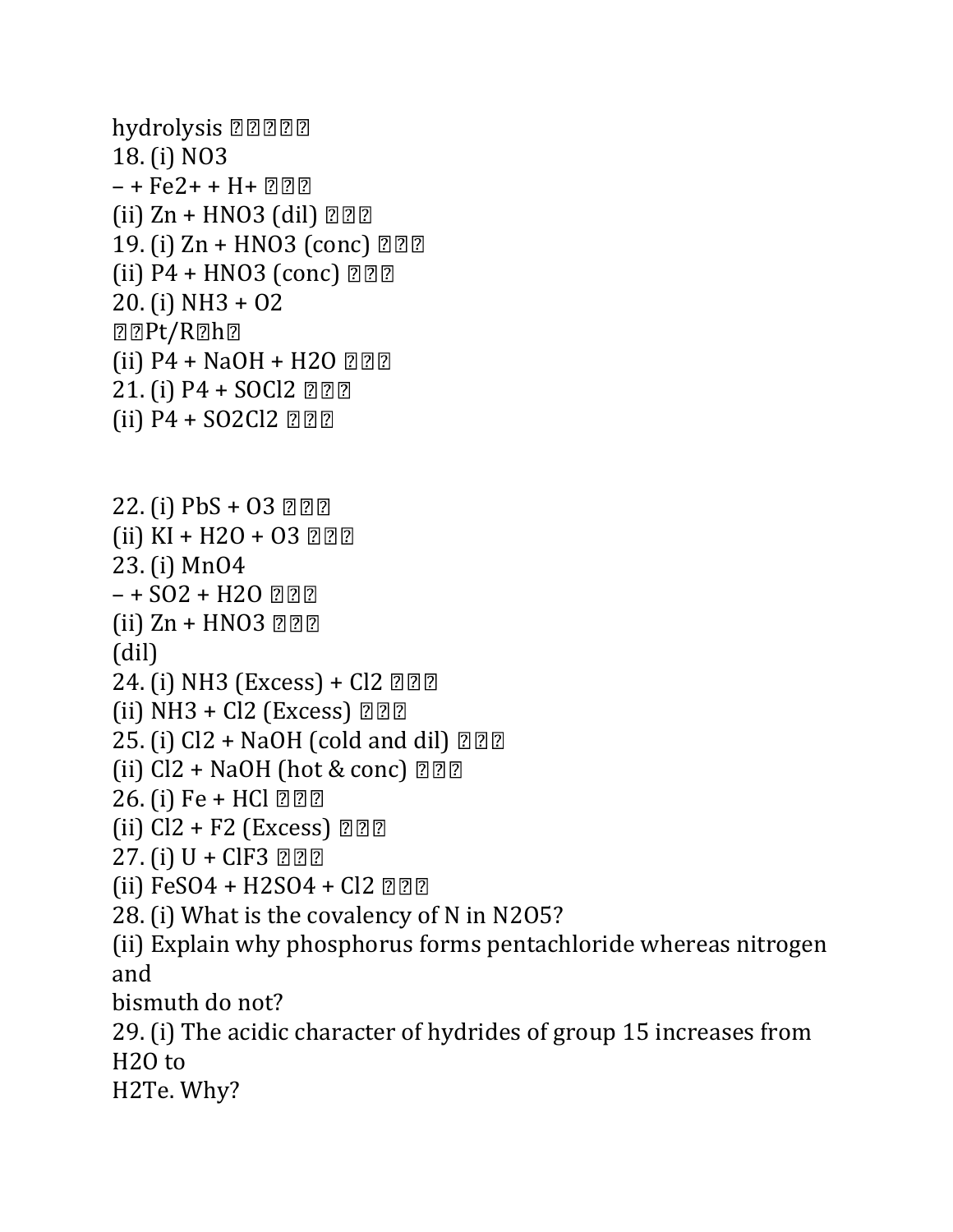(ii) Dioxygen is a gas while sulphur (S8) is a solid. Why?

30. (i) Interhalogen compounds are more reactive than halogens except

F2. Why?

(ii) Give one important use of ClF3.

31. (i) Write the composition of bleaching powder.

(ii) What happens when NaCl is heated with conc. H2SO4 in the presence

of MnO2. Write the chemical equation.

32. Arrange the following in the decreasing order of their basicity. Assign the

reason :

PH3, NH3, SbH3, AsH3, BiH3.

\*33. A colourless and a pungent smelling gas which easily liquifies to a colourless

liquid and freezes to a white crystalline solid, gives dense white fumes with

ammonia. Identify the gas and write the chemical equation for its laboratory

preparation. [**Hint :** HCl]

\*34. Complete following disproportionation reactions.

 $(a)$  P4 + NaOH + H2O 222

(b) HNO2

 $H + 2222$ 

35. Arrange the following trichlorides in decreasing order of bond angle NCl3

PCl3, AsCl3, SbCl3

36. Suggest reason why only known binary compounds of noble gases are

fluorides and oxides of Krypton, Xenon.

[**Hint :** F and O are most electronegative elements. Kr and Xe both have

low lonisation enthalpies.]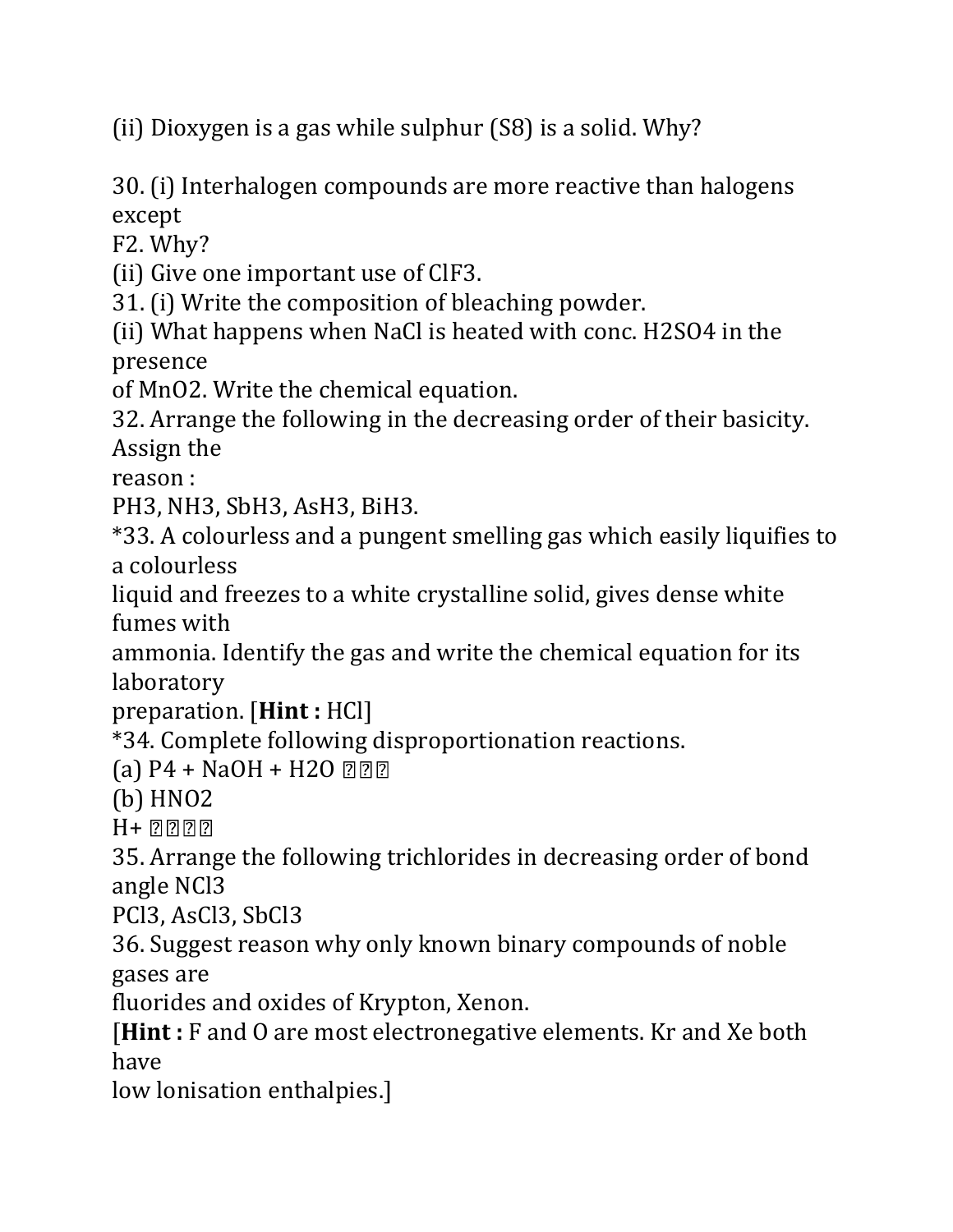37. Which fluorinating agent are oftenly used instead of F2? Write two chemical

equations showing their use as fluorinating agents.

[**Hint :** BrF5 + 3H2O HBrO3 + 5HF

2IF7 + SiO2 2IOF5 + SiF4]

38. (a) Hydrolysis of XeF6 is not regarded as a redox reaction. Why? (b) Write a chemical equation to represent the oxidising nature of XeF4.

 $[Hint: (b) XeF4 + 2H2 \n  $\n \n 2Xe + 4HF]$$ 

39. Write Chemical equation :

(a) XeF2 is hydrolysed

(b) PtF6 and Xenon are mixed together.

**70** *XII –*

### **SA (II) TYPE QUESTIONS (3 - MARK QUESTIONS)**

1. (i) How is HNO3 prepared commercially?

(ii) Write chemical equations of the reactions involved.

(iii) What concentration by mass of HNO3 is obtained?

2. (i) How does O3 react with lead sulphide? Write chemical equation.

(ii) What happens when SO2 is passed in acidified KMnO4 solution? (iii) SO2 behaves with lime water similar to CO2.

3. Assign reason for the following :

(i) Sulphur in vapour state exhibits paramagnetism.

(ii) F2 is strongest oxidising agent among halogens.

(iii) In spite of having same electronegativity, oxygen forms hydrogen

bond while chlorine does not.

4. Give appropriate reason for each of the following :

(i) Metal fluorides are more ionic than metal chlorides.

(ii) Perchloric acid is stronger than sulphuric acid.

(iii) Addition of chlorine to KI solution gives it a brown colour but excess

of Cl2 makes it colourless.

**[Hint :**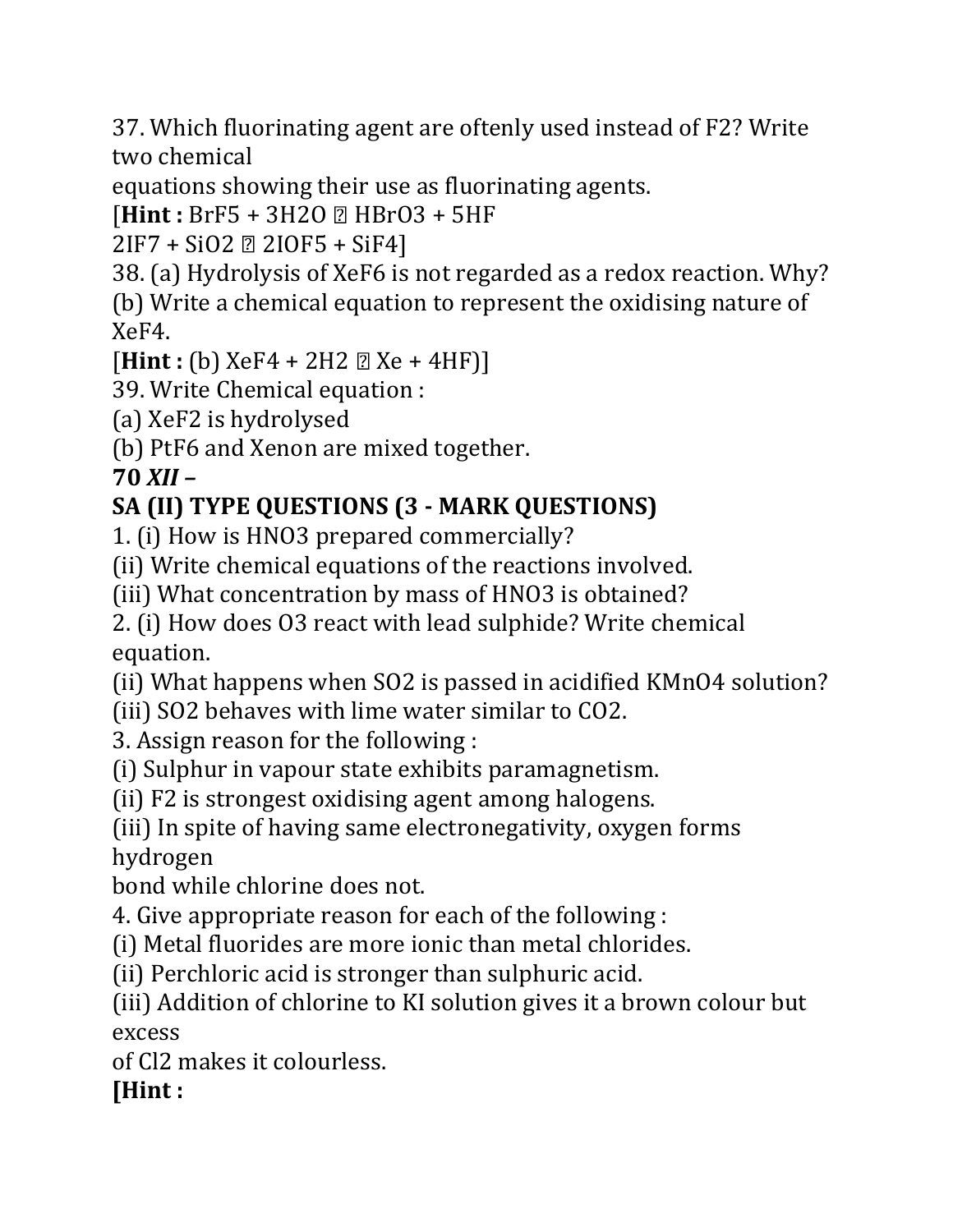(i) According to Fajan's Rule, bigger ions more are polarised than the

smaller ion by a particular cation.

(ii) ClO4

– is more resonance stabilised than SO4

2– since dispersal of

negative charnge is more effective in ClO4

– as compared with SO4

 $2-$ 

(iii)  $2KI + Cl2 \n <sup>2</sup> ZKCl + I2$ 

Excess  $5Cl2 + I2 + 6H2O \text{ } \textcircled{2}$  2HIO3 + 10 HCl (Colourless).

5. Explain why :

(i) No chemical compound of helium is known.

(ii) Bond dissociation energy of fluorine is less than that of chlorine.

(iii) Two S–O bonds in SO2 are identical.

6. Out of the following hydrides of group 16 elements, which will have :

(i) H2S (ii) H2O (iii) H2Te

(a) lowest boiling point

(b) highest bond angle

(c) highest electropositive hydrogen.

7. (i) How is XeO3 prepared from XeF6? Write the chemical equation for

the reaction.

(ii) Draw the structure of XeF4.

8. (i) Thermal stability of hydrides of group 16 elements decreases down

the group. Why?

(ii) Compare the oxidising powers of F2 and Cl2 on the basis of bond dissociation enthalpy, electron gain ethalpy of hologens and hydration

enthalpy of halide ions.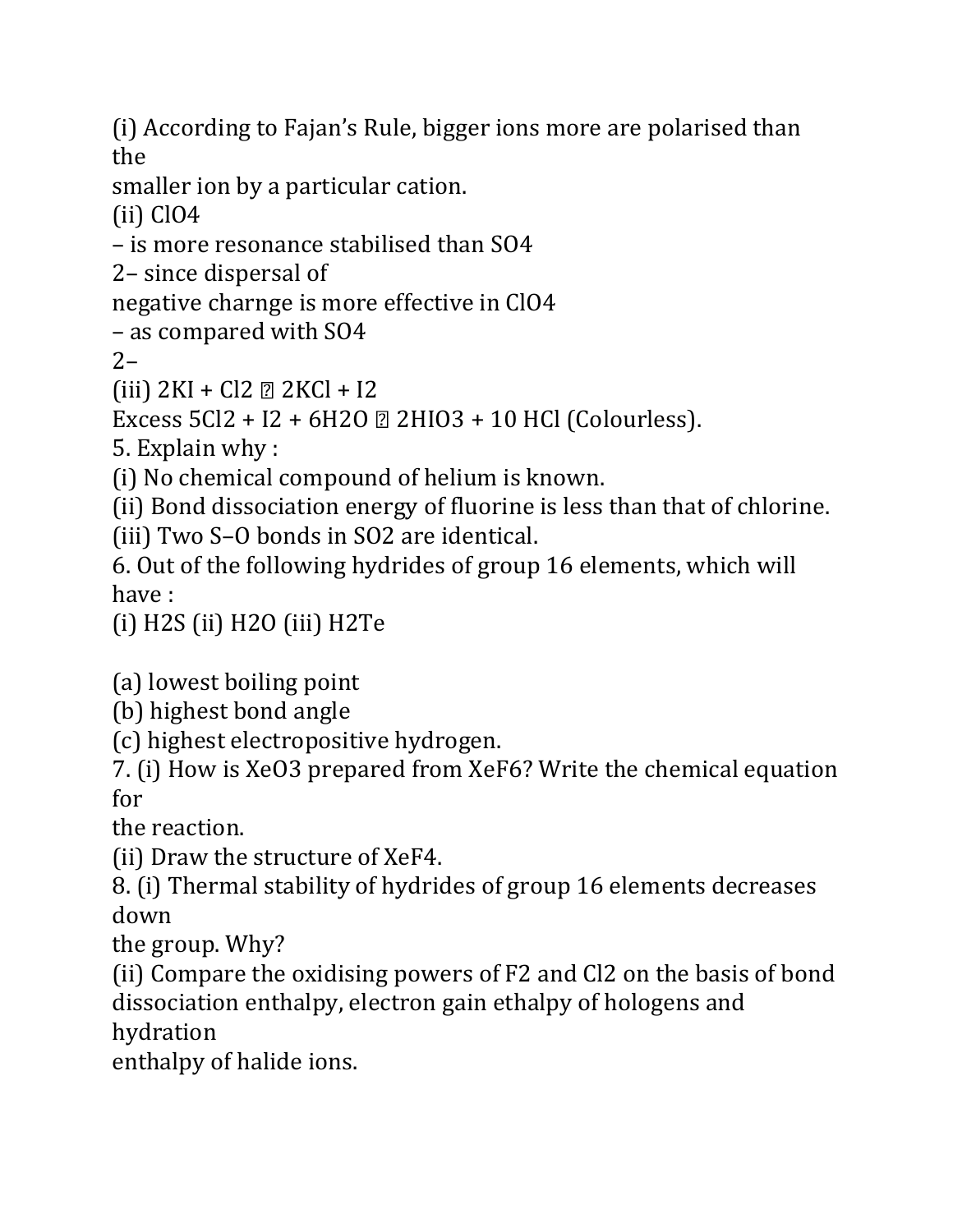(iii) Write the chemical equation for the reaction of copper metal with

conc. HNO3.

\*9. An unknown salt X reacts with hot conc. H2SO4 to produce a brown coloured

gas which intensifies on addition on copper turnings. On adding dilute

ferrous sulphate solution to an aqueous solution of X and then carefully

adding conc. H2SO4 along the sides of the test tube, a brown complex Y

is formed at the interface between the solution and H2SO4. Identify X and

Y and write the chemical equation involved in the reaction.

[**Hint :** X is NO3

– salt].

10. Assign reason to the following :

(i) Noble gases have large positive values of electron gain enthalpy.

(ii) Helium is used by scuba divers.

11. Arrange the following in the order of the property indicated for each set–

(a) F2, Cl2, Br2, I2 (Increasing bond dissociation energy).

(b) HF, HCl, HBr, HI (decreasing acid strength).

(c) NH3, PH3, ASH3, SbH3, BiH3 (decreasing base strength).

# **[Hint :**

(a) F2 has exceptionally low bond dissociation enthalpy. Lone pairs in

F2 molecule are much closer to each other than in Cl2 molecule. Larger electron–electron repulsions among the lone pairs in F2

molecule make its bond dissociation enthalpy exceptionally low. (b) Depends upon H–X bond dissociation enthalpy as the size of

atom

increases, bond dissociation enthalpy of H–X decreases.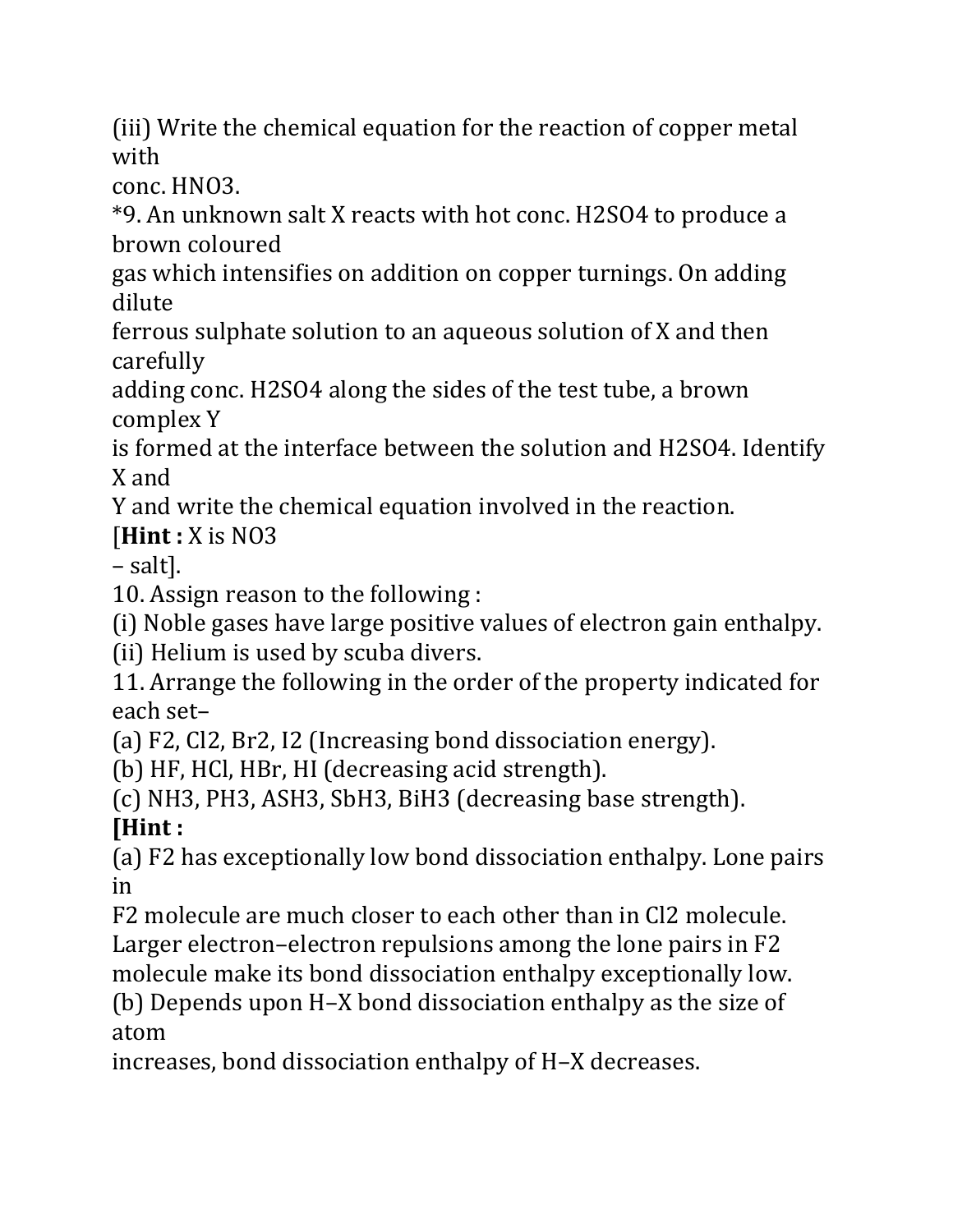(c) Electron availability on the central atom 'E' in EH3 decreases down

the group.

\*12. A transluscent while waxy solid (A) on heating in an inert atmosphere is

converted to its allotropic form (B), Allotrope (A) on reaction with very

dilute aqueous NaOH liberates a highly poisonous gas (C) having a rotten

fish smell, with excess of chlorine forms D which hydrolyses to form compound (E). Identify the compounds (A) to (E).

A : White phosphorus, B : Red phosphorus, C : PH3, D : PCl3, E : H3PO4

13. Write balanced equation for the following reactions :

(a) Zn is treated with dilute HNO3.

(b) NaCl is heated with H2SO4 in the presence of MnO2.

(c) Iodine is treated with conc. HNO3.

14. X2 is a greenish yellow gas with pungent offensive smell used in purification

of water. It partially dissolves in H2O to give a solution which turns blue

litmus red. When X2 is passed through NaBr Solution, Br2 is obtained.

(a) Identify X2, name the group to which it belongs.

(b) What are the products obtained when X2 reacts with H2O? Write chemical equation.

(c) What happens when X2 reacts with hot and conc. NaOH? Give equation.

16. Assign the appropriate reason for the following:

(a) Nitrogen exists as diatomic molecule and phorphorous as P4, Why?

(b) Why does  $R3P = 0$  exist but  $R3N = 0$  does not ?  $(R = an \text{ alkyl})$ group).

(c) Explain why fluorine forms only one oxoacid, HOF.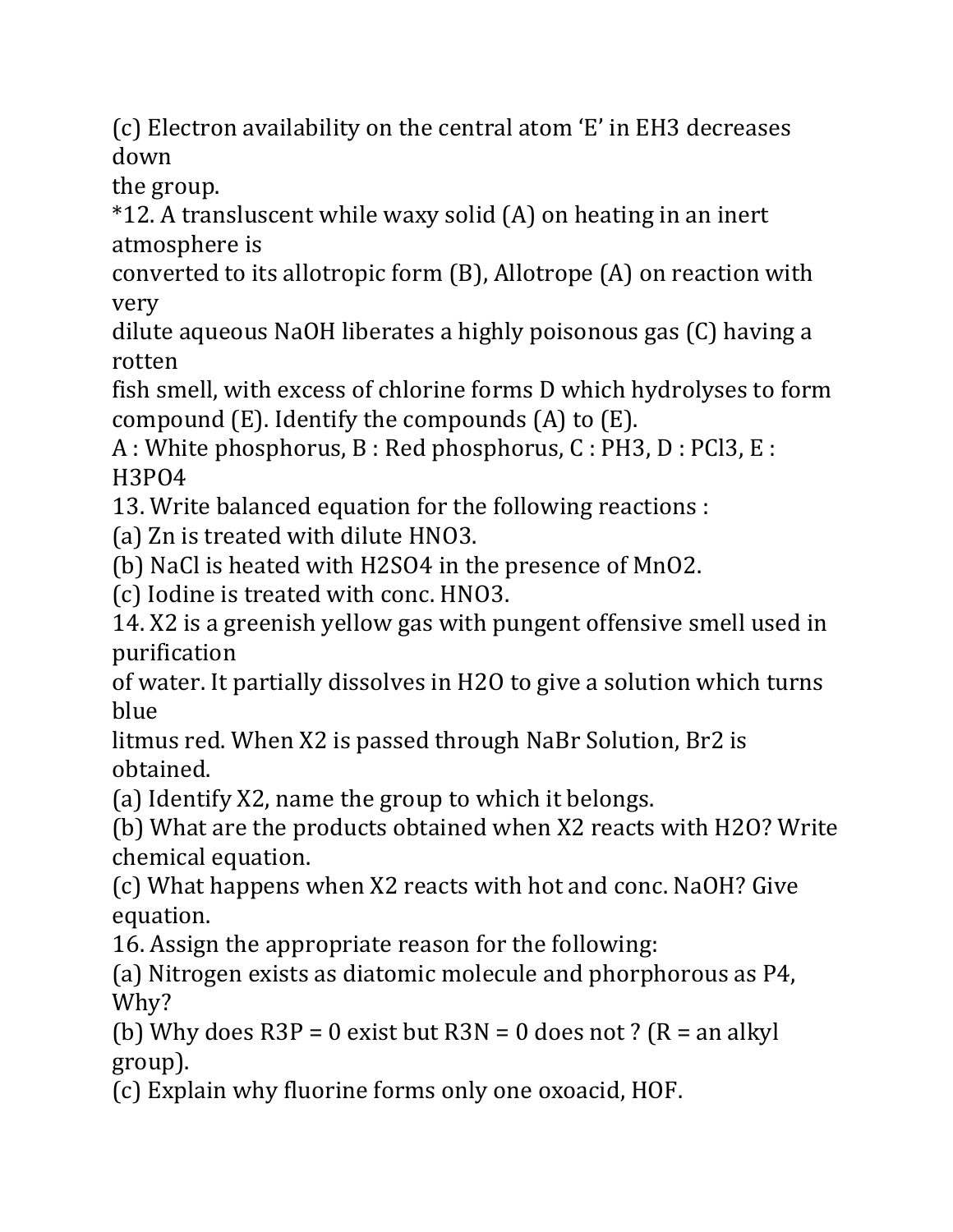### **[Hint :**

(a) Due to its small size and high electronegativity N forms  $p \mathbb{Z} - p \mathbb{Z}$ multiple bond (N  $\mathbb{R} \mathbb{R}$ ). whereas P does not form  $p \mathbb{Z} - p \mathbb{Z}$  bonds but forms P – P single bond.

(b) Due to the absence of d-orbitals, N cannot expand its covalence beyond four.

In R3N = 0, N should have a covalence of 5 so the compound R3N = 0 does not exist since maximum covalence shown by N cannot exceed 4.

(c) F does not form oxoacids in which the oxidation state of F would be

+3, +5, +7, it forms one oxoacid, because of unavailability of d orbitals in its valence shell.

# **LONG ANSWER TYPE QUESTIONS (5 - MARK QUESTIONS)**

1. How is PH3 prepared in the laboratory? How is it purified? How does the

solution of PH3 in water react on irradiation with light and on absorption

in CuSO4? How can you prove that PH3 is basic in nature? Write the chemical equations for all the reactions involved.

2. Assign a possible reason for the following :

(a) Stability of +5 oxidation state decreases and that of +3 oxidation state increases down the group 15 elements.

(b) H2O is less acidic than H2S.

(c) SF6 is inert while SF4 is highly reactive towards hydrolysis.

(d) H3PO2 and H3PO3 act as good reducing agents while H3PO4 does

not.

(e) Noble gases have comparatively large size in their respective periods.

3. (a) How is XeF6 prepared from the XeF4? Write the chemical equation

for the reaction.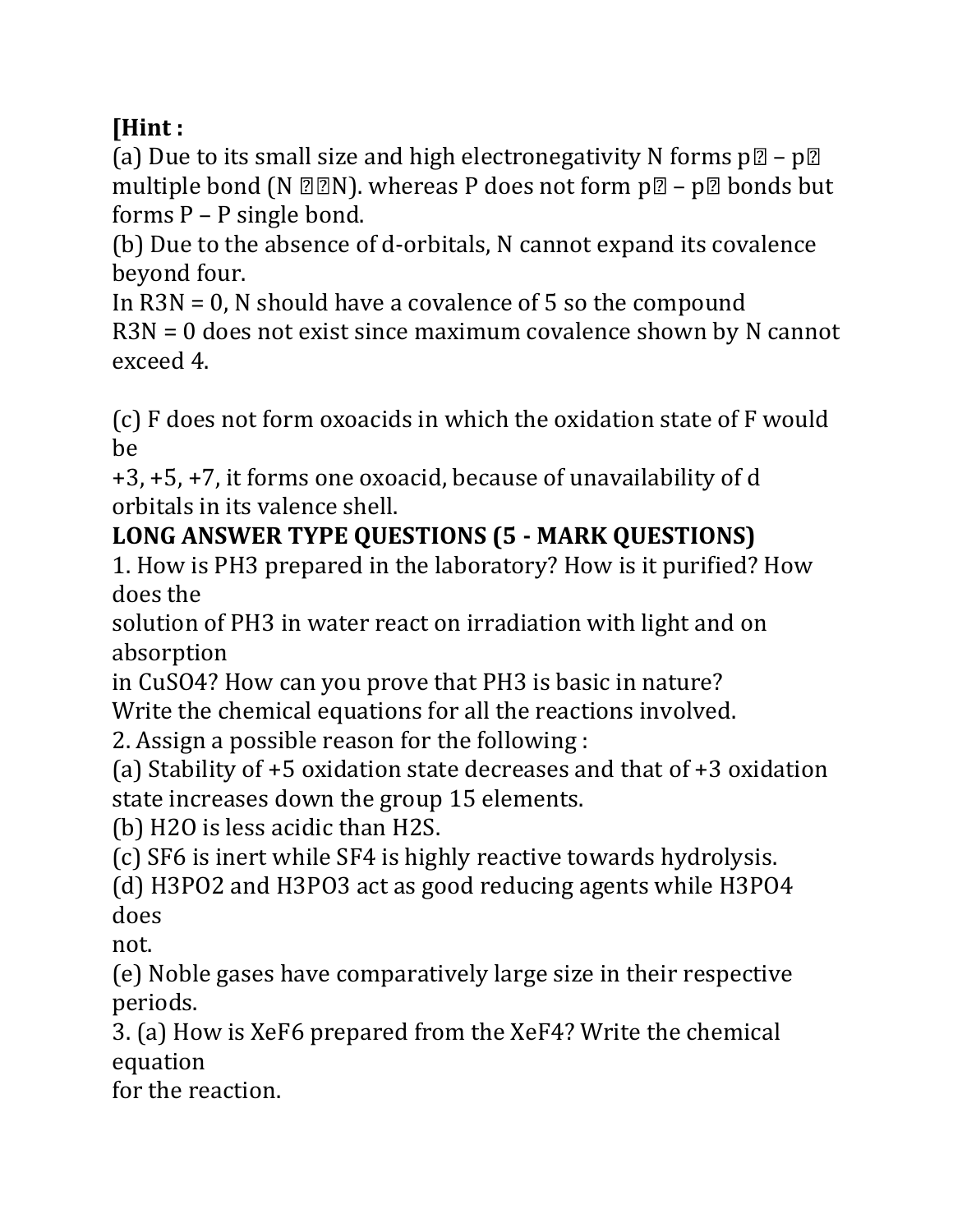(b) Deduce the structure of XeF6 using VSEPR theory.

- (c) How does XeF2 reacts with PF5?
- (d) Give one use each of helium and neon.

(e) Write the chemical equation for the hydrolysis of XeF4.

4. (a) Why does nitrogen show anomalous behaviour? Discuss the trend

of chemical reactivity of group 15 elements with.

- (a) oxygen (b) halogens (c) metals
- (b) H3PO3 is a dibasic acid. Why?

5. (a) Arrange the following in the order of their increasing acid strength.

(a) Cl2O7, SO2, P4O10

(b) How is N2O gas prepared? And draw its structure.

(c) Give one chemical reaction to show O3 is an oxidising agent.

\*6. Identify A, B, C, D and E in the following sequence of reactions Complete the reactions of the above mentioned sequence.

[**Hint :** A is P4].

\*7. A white waxy, translucent solid, M, insoluble in water but soluble in CS2,

glows in dark. M dissolves in NaOH in an inert atmosphere giving a poisonous gas (N). Also M catches fire to give dense white fumes of  $0:$ 

(a) Identify M, N and Q and write the chemical equations of the reactions

involved.

(b) M exists in the form of discrete tetrahedral molecules. Draw its structure.

(c) M on heating at 573 K is changed into other less reactive form, Q, which is non-poisonous, insoluble in water as well as in CS2 and does not glow in dark, Identify Q and draw its structure.

8. Write the structure of A, B, C, D and E in the following sequence of reactions :

Complete reactions of the above mentioned sequence and name the